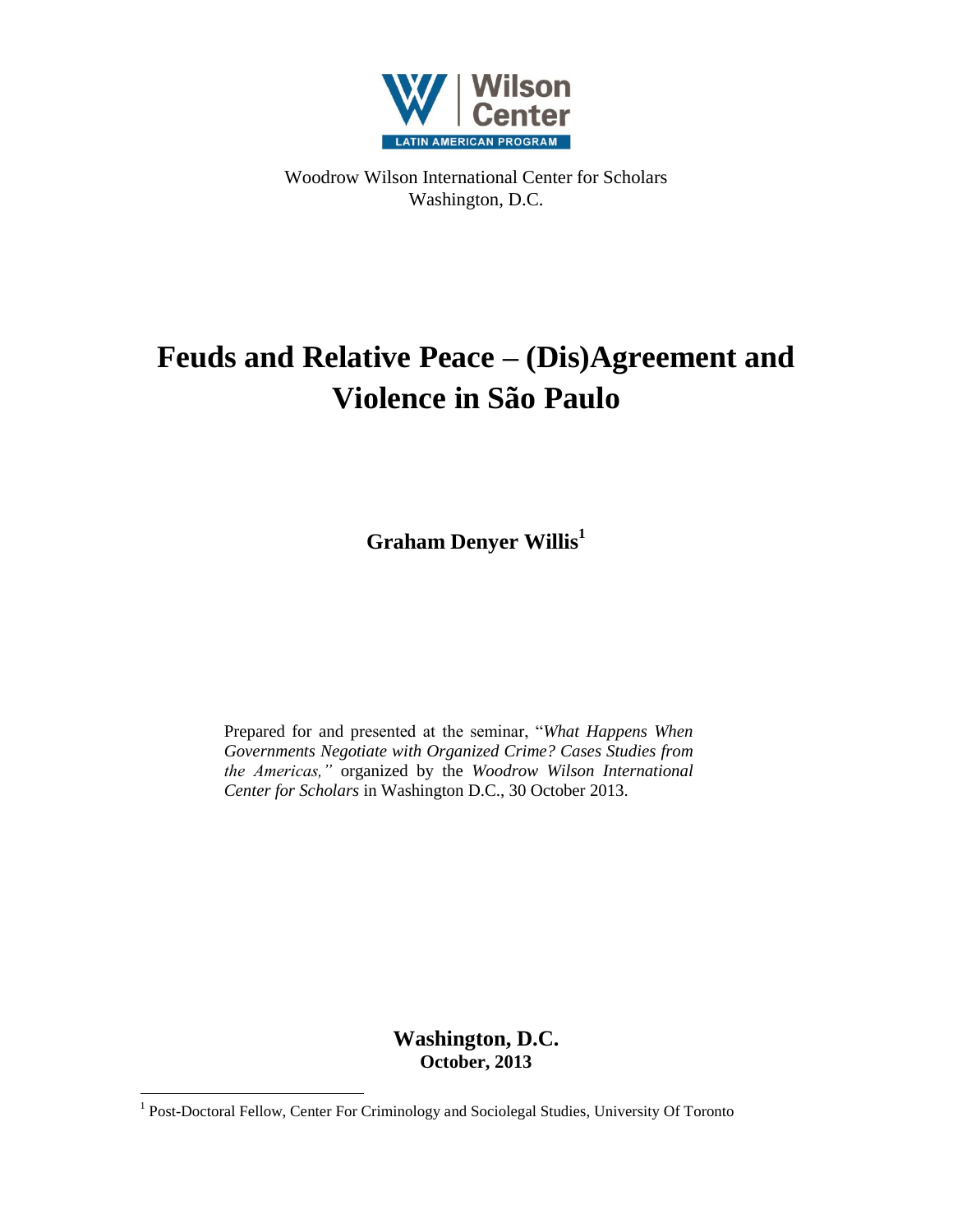The city of São Paulo, Brazil, has been lauded, globally, as an example of violence reduction. Since 2000, homicide rates in this metropolis have declined by upwards of 80% in some of the most historically violent districts. Featured in 2011 UNODC report on global homicide, São Paulo appears to stand out not just in Brazil but also in Latin America as a sustained example of successful public security policy<sup>2</sup>.

Yet within the inescapable drop in homicide, a sub-pattern of violence is apparent. Over the last decade, the city and its environs has played host to a series of incidents of feudlike violence, most notably in May of 2006 and in the latter half of 2012. These episodes of violence not only result in a great deal of bloodshed, they create widespread upheaval in the city, both for citizens generally, and for the public system in particular. In 2006, beginning on the Mother's Day weekend, an eruption of violence left more than 50 public security workers –street police, detectives and prison agents- and around 490 civilians dead. In 2012, from the last days in May until almost the end of the year, upwards of 90 police were assassinated. Police responded in kind, sending the number of *chacinas* – multiple homicides, typically carried out by masked men- and police killings of citizens – *resistencias seguida de morte*- through the roof.

At the root of these episodes of violence and period of relative peace, is a criminal group known as the *Primeiro Comando da Capital* (PCC), which monopolizes violence in São Paulo's prisons and enforces a strict moral system on large parts of the city's urban

<sup>2</sup> United Nations Office on Drugs and Crime (UNODC). (2011). *Global Study on Homicide: Trends, Contexts, Data. UNODC.* Retrieved from: [http://www.unodc.org/documents/data-and](http://www.unodc.org/documents/data-and-analysis/statistics/Homicide/Globa_study_on_homicide_2011_web.pdf)[analysis/statistics/Homicide/Globa\\_study\\_on\\_homicide\\_2011\\_web.pdf](http://www.unodc.org/documents/data-and-analysis/statistics/Homicide/Globa_study_on_homicide_2011_web.pdf)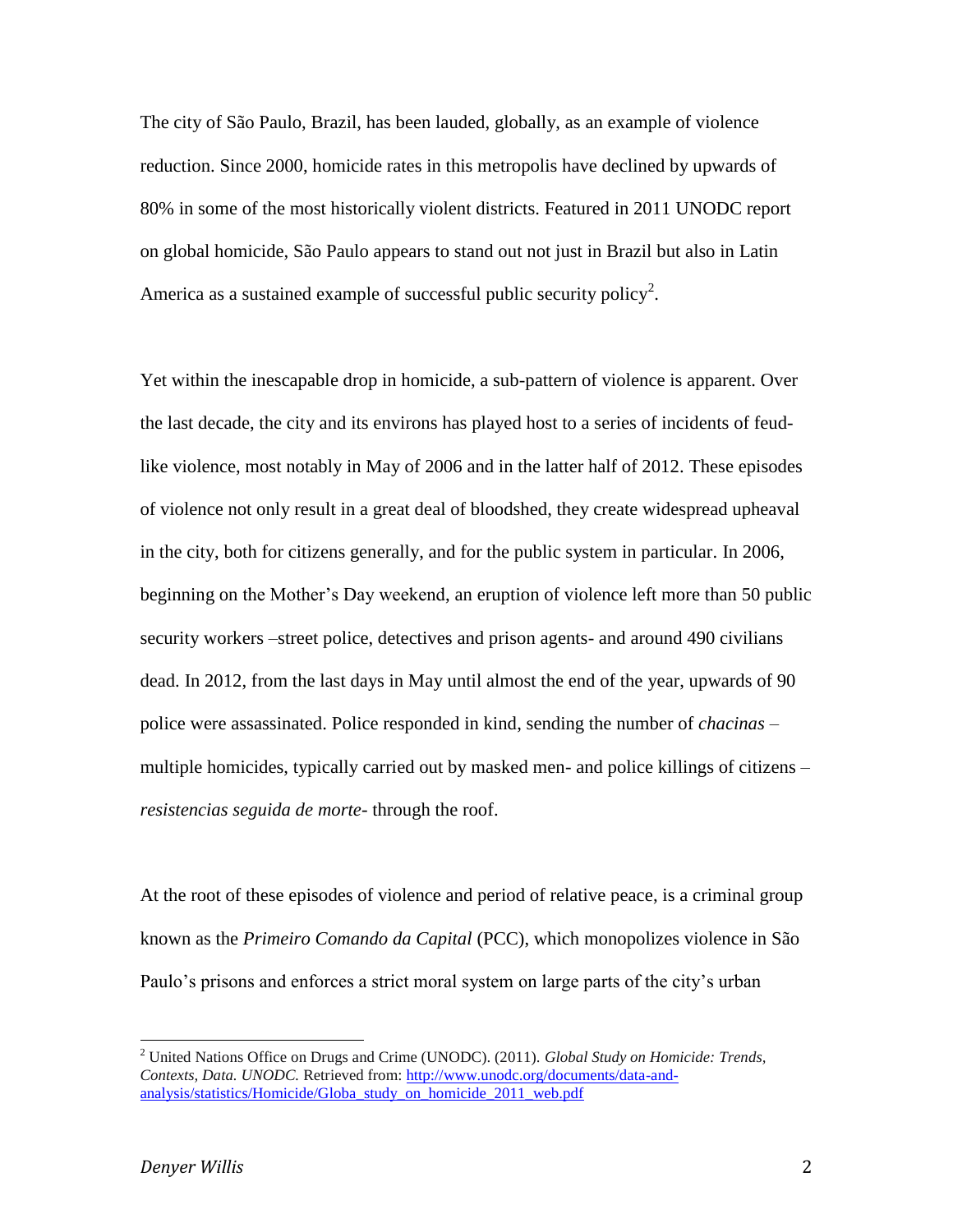periphery. But more importantly, as I suggest here and argue in much greater depth elsewhere<sup>3</sup>, the relationship between the PCC and the state –sometimes formal, other times implicit-, runs much deeper, striking to the heart of the city's homicide decline. For methodological, political and epistemological reasons, the role of the PCC beneath the city's murder rate, in the years of relative peace and during episodes of violence, has been discussed in depth by only a handful of scholars<sup>4</sup>.

Until just recently, Police Commanders, the Public Security Secretary and the Governor of São Paulo himself would not admit the existence of the PCC, typically dismissing it as a 'media fabrication', a loosely organized handful of criminals, or nothing more than another bunch of *bandidos* to be dealt with like all others – by shooting them. But the PCC is much more than a band of ruffians or a fleeting prison gang. It is a major and increasingly national and transnational criminal organization that has quietly garnered control over the most historically violent parts of this city.

<sup>&</sup>lt;sup>3</sup> This paper is based on two complementary research projects. The first examined the rise of the PCC in the prisons and in one urban district on the outskirts of São Paulo, published in part in Denyer Willis, G. (2009). Deadly Symbiosis? The PCC, the State and the Institutionalization of Violence in São Paulo. In: Jones, Gareth A. and Dennis Rodgers. (Eds.). *Youth Violence in Latin America*. New York: Palgrave. The second research project was carried out alongside homicide and other detectives in São Paulo over the course of three years. It is the basis for a book manuscript currently under review with a major university press.

<sup>&</sup>lt;sup>4</sup> See: Feltran, G. (2011). *Fronteiras de Tensão: Política e Violência nas Periferias de São Paulo*. São Paulo: UNESP. Dias, C.C.N. (2013). *PCC -Hegemonia Nas Prisões e Monopólio da Violência*. São Paulo: Saraiva. Biondi, K. (2010). *Junto e Misturado – Uma etnografia do PCC*. São Paulo:Terceiro Nome.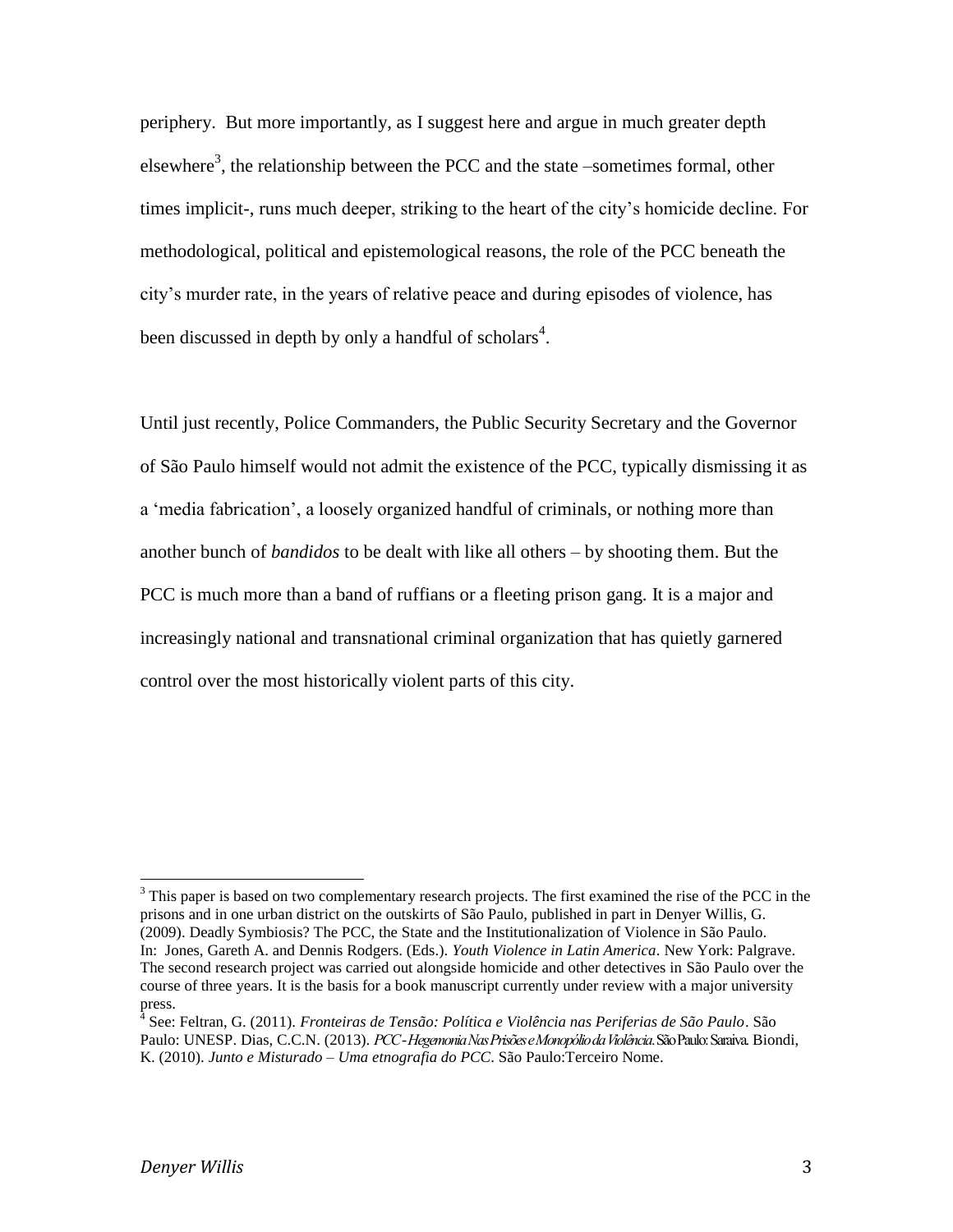### THE PRIMEIRO COMANDO DA CAPITAL

The PCC is a prison-based gang that emerged in the aftermath of the 1992 Carandiru prison massacre in which a police agency known at the ROTA (*Rondas Ostensivas Tobias de Aguiar*) killed 111 prisoners. An era in which state violence and prisoner on prisoner violence was rampant, the PCC constructed an alternative. In the face of violence, the PCC organized prisoners via a self-protection rationale and laid down a new set of strictly rules for prisoners, with the explicit aim to improve the conditions of life in the prison system.

As the organization's first statute of 1993 reads:

*"The Primeiro Comando da Capital, founded in 1993 in a divisive and tiring fight against opression and injustice in the concentration camp known as the Taubate Complexo of Custody and Treatment, has as an absolute mission, "Liberty, Justice and Peace."* 

Within a few short years, the moral order of the PCC spread throughout the prison system in São Paulo state, reshaping conditions for prisoners and establishing new notions of governance and authority. Where violence had been pervasive, it became regulated, serving as a new guarantee, backed up by the possibility of violence, of peaceful relations between prisoners. During a statement given to a parliamentary committee, the PCC's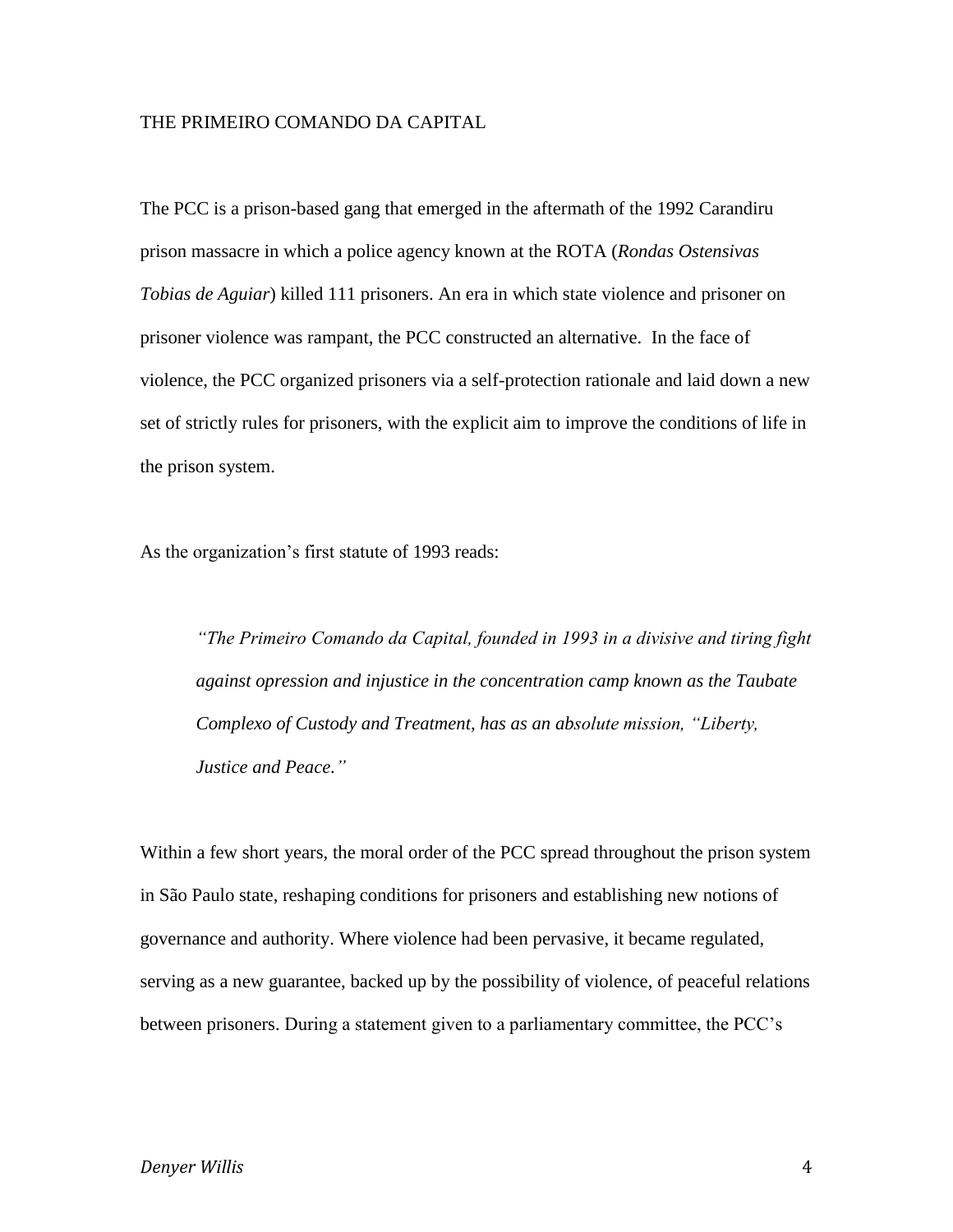supposed leader, a man nicknamed 'Marcola', put the rationale for the organization's genesis this way:

"*We are all sons of misery, all descendants of violence, from childhood we have been accustomed to live with it, in the misery and the violence. In any favela you'll find a dead body, lying there all day. What I'm saying is that violence is normal for prisoners. This is normal. So, [prisoner groups] come along in an effort to restrain this normal violence. What do they do? They prohibit prisoners from certain behaviors that are otherwise normal, but that in this place infringe on the space of others..."*

As violence in the prison system began to subside, the PCC began to expand its reach to another not so dissimilar context of violence – São Paulo's urban periphery. Through the 1990's, many districts on the South, North, East and West of São Paulo had crumbled into violence. Statistics from the time reflected an environment in which killing ran unchecked and with rampant impunity for those involved. homicide rates for many urban districts were regularly in excess of 100 per 100,000, with rates for young men reaching far beyond that. In one community where I did research many years later, the homicide rate for men between the ages of 15-19 was routinely more than 320 per  $100,000^5$ .

Though police were ineffective -if not totally absent- those committing violence on the street began to fill the prison system. New zero tolerance style policies started to change

 $<sup>5</sup>$  Denyer Willis (2009).</sup>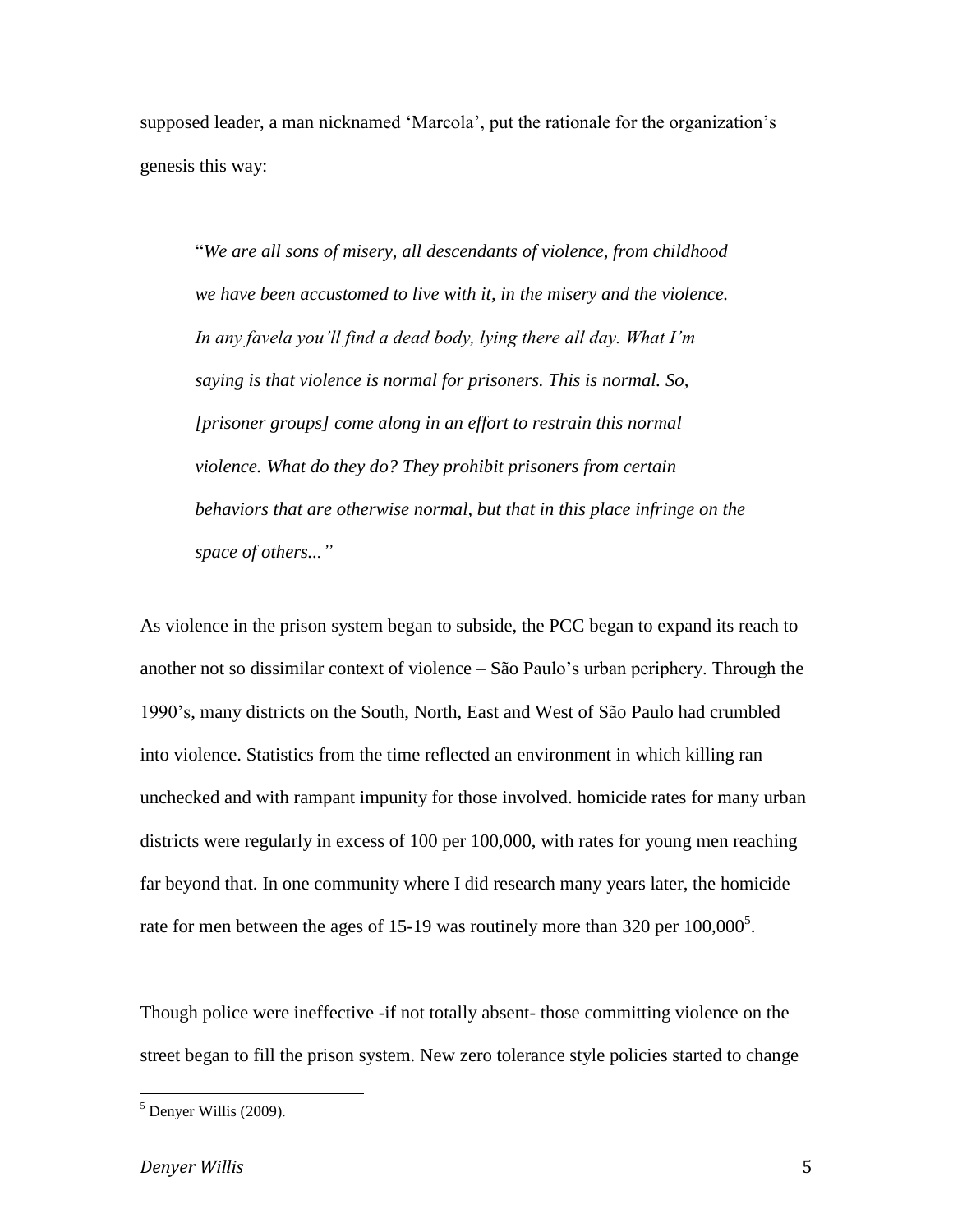the terrain. Between 1996 and 2005, São Paulo's prison population grew by 140%, coming close, by 2010, to 400,000 inmates. But the direction of the flows into the prison system (and back again) were obvious. People were being moved from spaces of violence in the city to a space in the prison in which a new system rules and authority had redefined the criminal identity. By 2000, São Paulo's prisons were exporting the PCC's governance back into the city and implanting it in the urban periphery. In the span of five years, from 2000 to 2005, the homicide rate in places like *Sapopemba*, *Campo Limpo* and Capao Redondo plummeted in declines of 50, 60 and, in some places, upwards of 80%<sup>6</sup>. The PCC's new regulation of violence in the most violent places in São Paulo had distinct consequences. As the safest parts of the city remained the same –with homicide rates similar to urban centers in the North- the overall urban rate fell dramatically. While the city had a rate of 59 per 100,000 in 2000, by 2010 it had fallen by four times to 15 per 100,000 residents.

More importantly, things were qualitatively different. When I did research in São Gotardo, a community on the Eastern periphery of the city in 2007, there was little doubt about what had changed. Residents very quietly told about a new system that was reshaping the terms of violence in the community. Residents could now walk day and night without fear of being robbed. They could leave their homes without getting stuck in a shootout between rival gangs. But this new way of being came with an obvious downside. Everyone necessarily was 'blind, deaf and mute' to the all of the

<sup>&</sup>lt;sup>6</sup> For homicide data see: Seade. (2012) Sistema Estadual de Análise de Dados. Retrieved from: [http://www.Seade.gov.br/produtos/distritos/index.php?page=consulta&action=var\\_list&busca=S](http://www.seade.gov.br/produtos/distritos/index.php?page=consulta&action=var_list&busca=Saude) [aude](http://www.seade.gov.br/produtos/distritos/index.php?page=consulta&action=var_list&busca=Saude)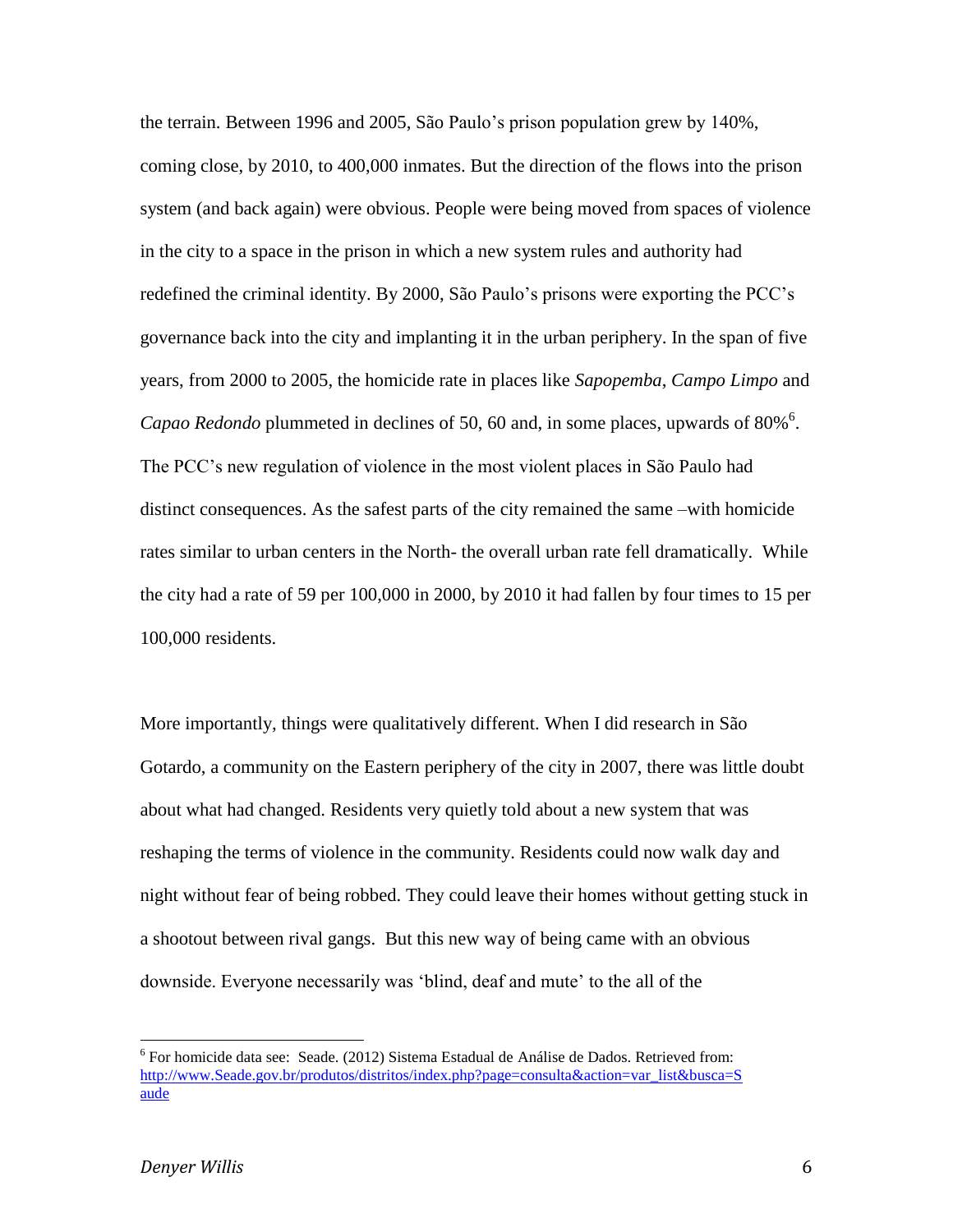transformation going on around them. Not just that, parents were terrified that their children –particularly their young boys- would see this new source of status and power as something to achieve.

Years later that worry continues, even as it is clear that the PCC has expanded its influence further still, albeit quietly, and with a strategy of flying below the radar of public discussion and politics. Today, the PCC's governance via a 'peace among criminals' system, complete with gradated punishment and alternative tribunals that mimic the formal system in their adjudicated of 'justice', is nothing less than normal in many parts of this Global City.

## IMPLICIT AGREEMENTS

The PCC's regulation and security provision filled a spatial and social hole in what had historically been provided by the state. The initiative taken by the PCC to regulate violence that otherwise ran virtually unchecked was, in marked ways, good for the state. As dictatorship policing was dismantled and policing was devolved from Federal to state jurisdiction, police were unable to cope with runaway violence. Resources were concentrated in wealthy parts of the city deemed more important in political and social terms, leaving poorer parts to fend for themselves.

The new role of the PCC played into the hands of elected officials. As homicide rates declined, many presumed and some have argued that improved public security policy has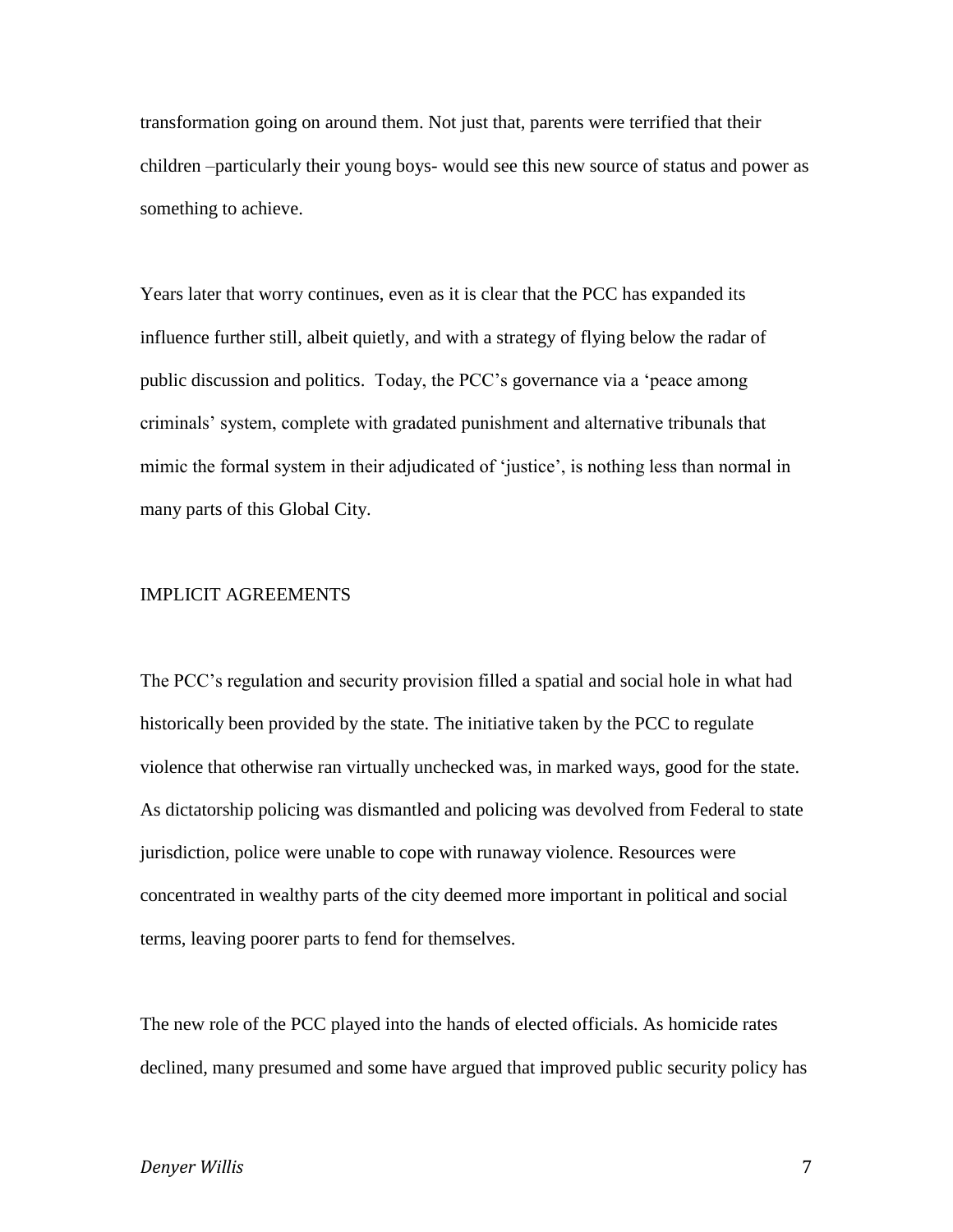been the cause<sup>7</sup>. The production of homicide statistics, after all, served as a clear indication that things were better –even if they could not say how. Many statements on the part of police high level police and politicians pointed to these statistics as both evidence *and* outcome, conflating, in advantageous political terms, control of homicide with a decline in numbers. Not just that, however, until 2011, the reticence of politicians and police leaders, would even admit to the existence of the PCC - even in the midst of police assassinations happening daily.

The official silence about the PCC until just recently<sup>8</sup>, certainly does not mean that there wasn't agreement or acknowledgement of the organization on the part of the state. There was in fact plenty, and dismissal, particularly for street level police, is has been impossible. For almost a decade, local level where police and members of the organization have struggled to negotiate their everyday interactions and competing interests with the growing influence of the PCC. For most police, the agreement between public security workers and the PCC is implicit, consisting of a series of mutually recognized boundaries and practices that guide interactions between the two. Governed by what some police have called an unspoken 'not shots fired' agreement, the PCC and police have learned to coexist by not stepping past mutually recognized boundaries in terms of policing practice and the use of violence.

<sup>7</sup> Goertzel, T and Khan, T. (2009). The Great São Paulo Homicide Drop. *Homicide Studies*, 13(4), 398-410. <sup>8</sup> Observers will note a marked shift in the tone of the Governor over the past year. In this new turn, the Governor has stated that he "will not be intimated" by the PCC – which, he also claimed, recently called for his assassination. Some, including his former Public Security Secretary have dismissed it as a campaign stunt For more see: [http://www.valor.com.br/politica/3323086/alckmin-busca-dividendo-politico-com](http://www.valor.com.br/politica/3323086/alckmin-busca-dividendo-politico-com-ameaca-do-pcc)[ameaca-do-pcc](http://www.valor.com.br/politica/3323086/alckmin-busca-dividendo-politico-com-ameaca-do-pcc)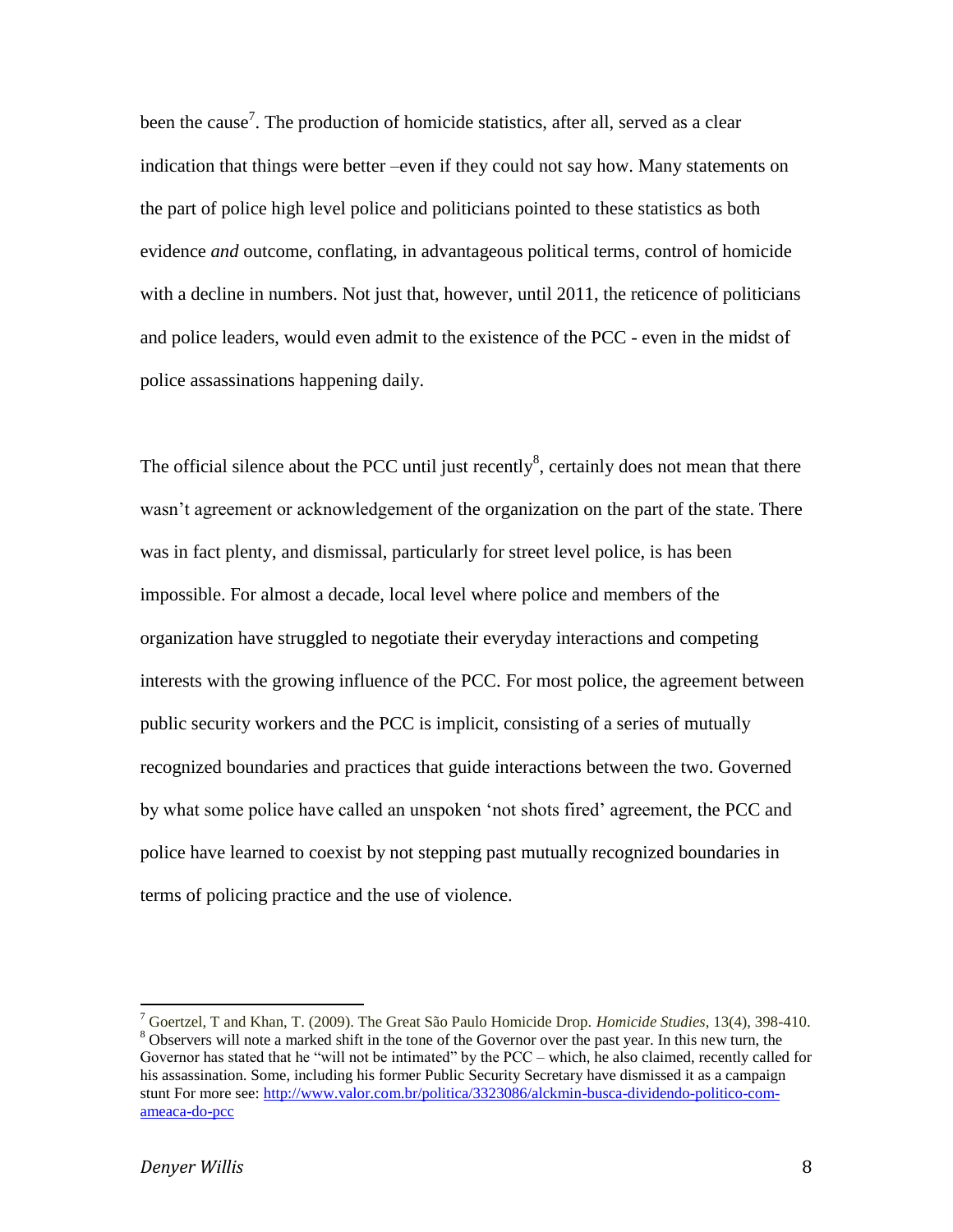I identify a number of different modes of negotiation that allow for an 'equilibrium' to be established that, in turn, provides a semblance of everyday predictability for those involved. Three are most common:

Under the first are individual police actions that seek to avoid violence. Street level police do not benefit from a public security system in which functionaries are valued, untouchable or safe from being targeted for assassination by organized crime. As such, many police do their best to take themselves out of view –particularly when off the job. Police routinely told me that they obscure themselves beneath second or third jobs, behind stories of false identities, or by simply leaving everything that can connect them to the public security system in the police station –badge, gun, ID, uniform, for example. By distancing themselves from the public security system they limit the possibility that they need interact in unsavory ways with the people they are supposed to arrest. In doing so, they attempt to avoid becoming targets of opportunity, either as accessible targets for assassination in and around the spaces controlled by the PCC, or of being identified as police officer during a robbery. These police necessarily look the other way, putting their individual safety ahead of the integrity of the system.

The second type is police action that is predatory. These consist of police who organize with colleagues in order to extort street level PCC members. Common particularly as an off-duty job, these police use their authority to go after known criminals to either take their money or their drugs. This is typically not organized or routine – not constituting the paper-bag pay-off common in images of police corruption. These types of activity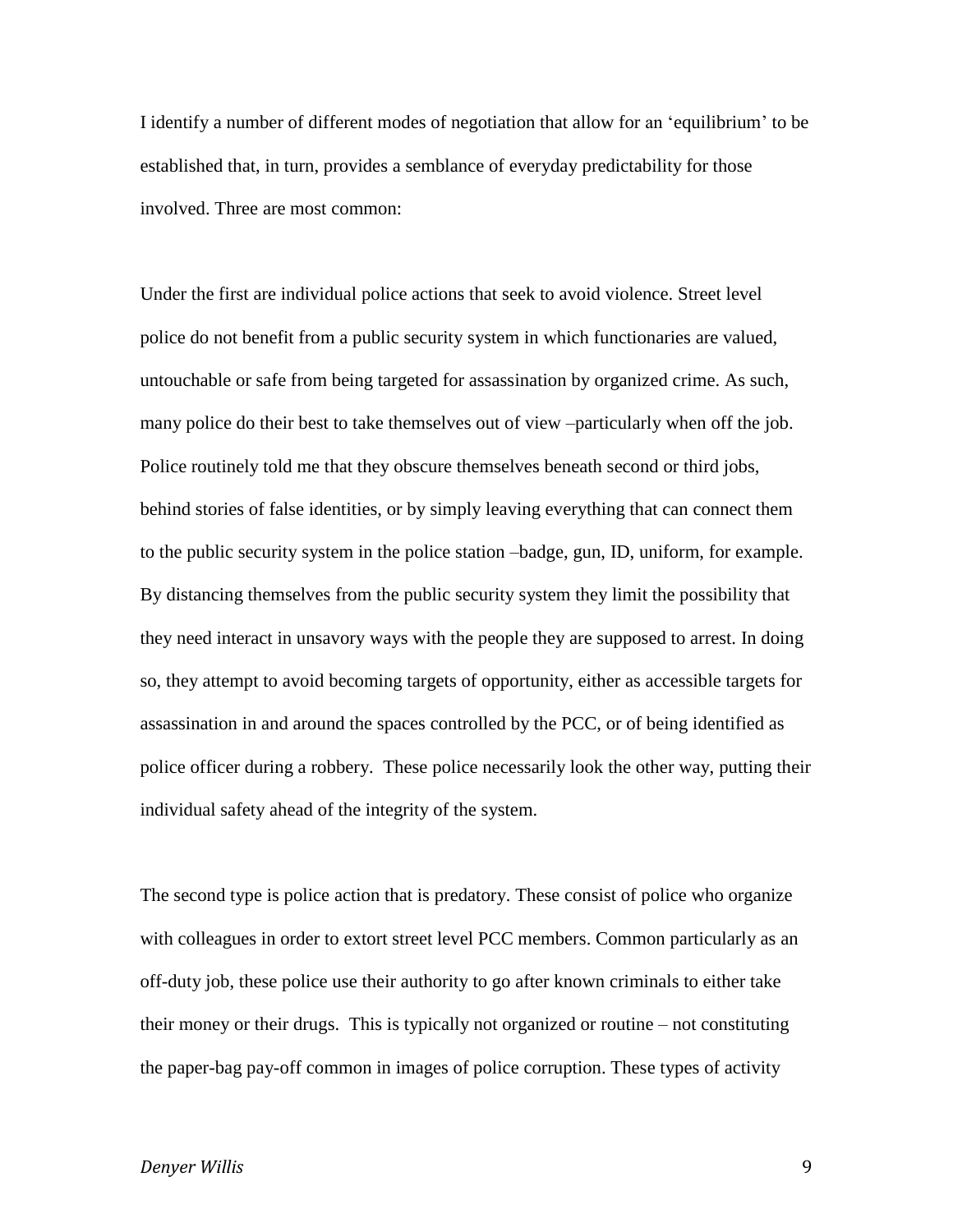serve to both give the police a sense that they are doing their job by making criminals pay while also making money in the process. Clearly problematic, it is a symptom of a system divided by suspicion between agencies, departments and functions, in which the transfer of information necessary for the public good is hampered but a near absolute lack of trust.

A third form is police action on the job. Police killings of civilians have been common in São Paulo, occurring until recently at a rate of more than one per day. Many of these killings are understood, both on the part of police and the PCC, to be an ordinary part of coexistence. It is legitimate for a police officer or a criminal to be killed during a confrontation or a shoot out between the two. People are routinely killed, on both sides, when police are responding to crimes in progress, suggesting an imperfect but normal practice between the PCC and police.

These three loosely defined realms of police action reflect some of the mutually observed boundaries observed by both groups. And not only do they play out locally, they are practiced and observed throughout the city –on the North, South, East and West- as common norms that guide what is 'fair' in the interactions between these two otherwise antagonistic parties. It is these ongoing negotiations that underpin the periods of relative peace in the city.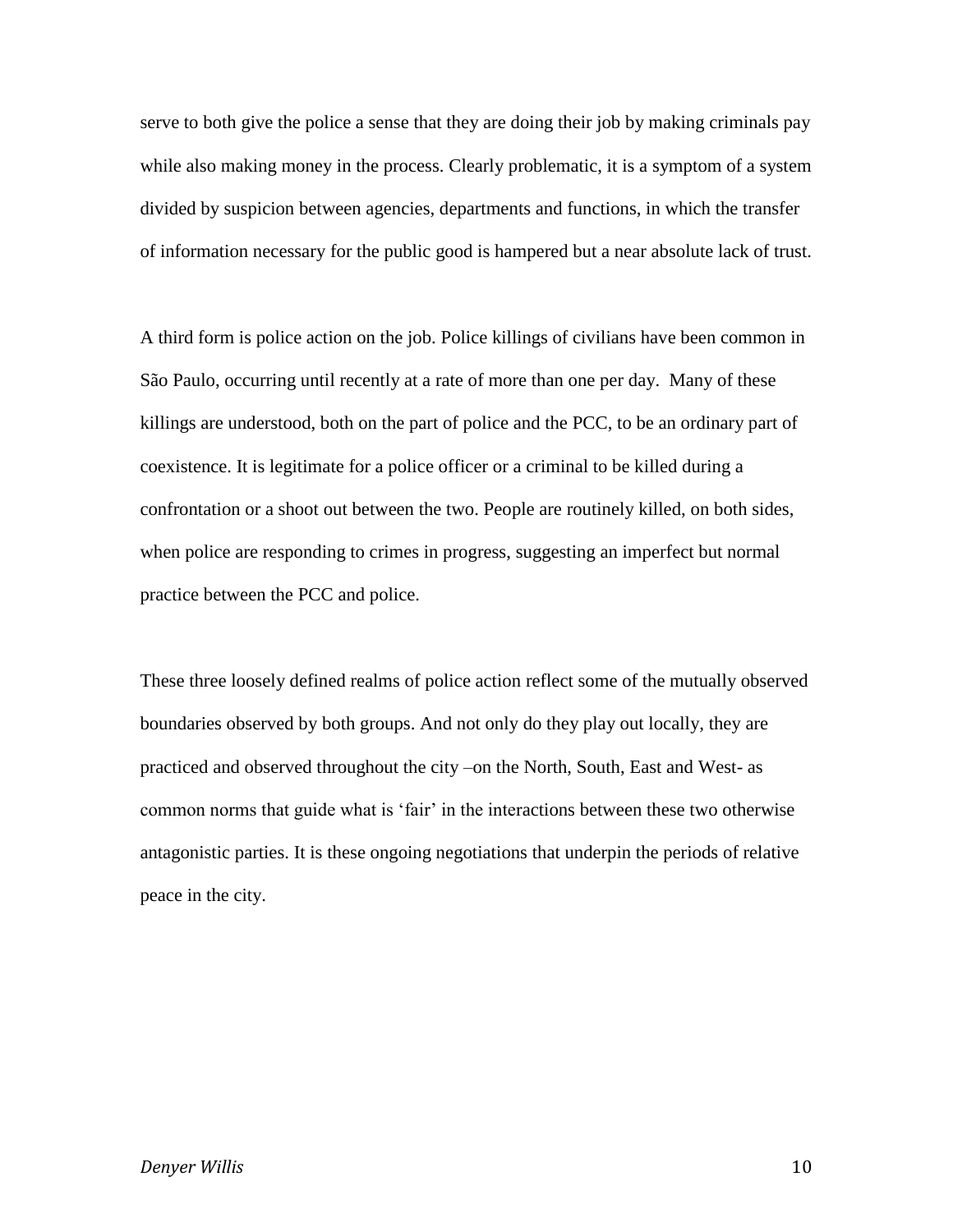## DISAGREEMENTS

Just as there is relative peace, there are occasionally spikes of feud-like violence. Possible at the local level, but expressly visible when at the urban scale, these feuds come to pass when there is disagreement about the practice(s) of one party. São Paulo has twice witnessed episodes of feud like violence, in 2006 and again in 2012. In both cases, the violence emerged when the PCC felt its security at risk. In 2006, violence erupted following the mass transfer of a number of PCC leaders. In protest PCC affiliates assassinated more than 50 public security workers in a span of hours. In 2012, the PCC sent word to its members throughout the city calling for assassinations of police after it was revealed that the *ROTA* had executed a PCC member on the side of a highway. Memos from the organization's leadership, known as *salves*, obtained by police showed that each of the regional memberships were calling meetings to spread the order to assassinate police officers. Within days, police were being assassinated in their homes, on their way to work and while walking down the street. In the span of a three days while I was accompanying police in the homicide division, nine police were assassinated. These assassinations continued for months, as police killed PCC members and the PCC killed police, with each often targeting people they had wanted to –but couldn't- under the boundaries of relative peace.

In one case, a police officer that I will call Matheus was known and well liked in the community were he both lived and work. He was recognized by many for being diligent in making drug seizures and confronting the organization with regular arrests, taking an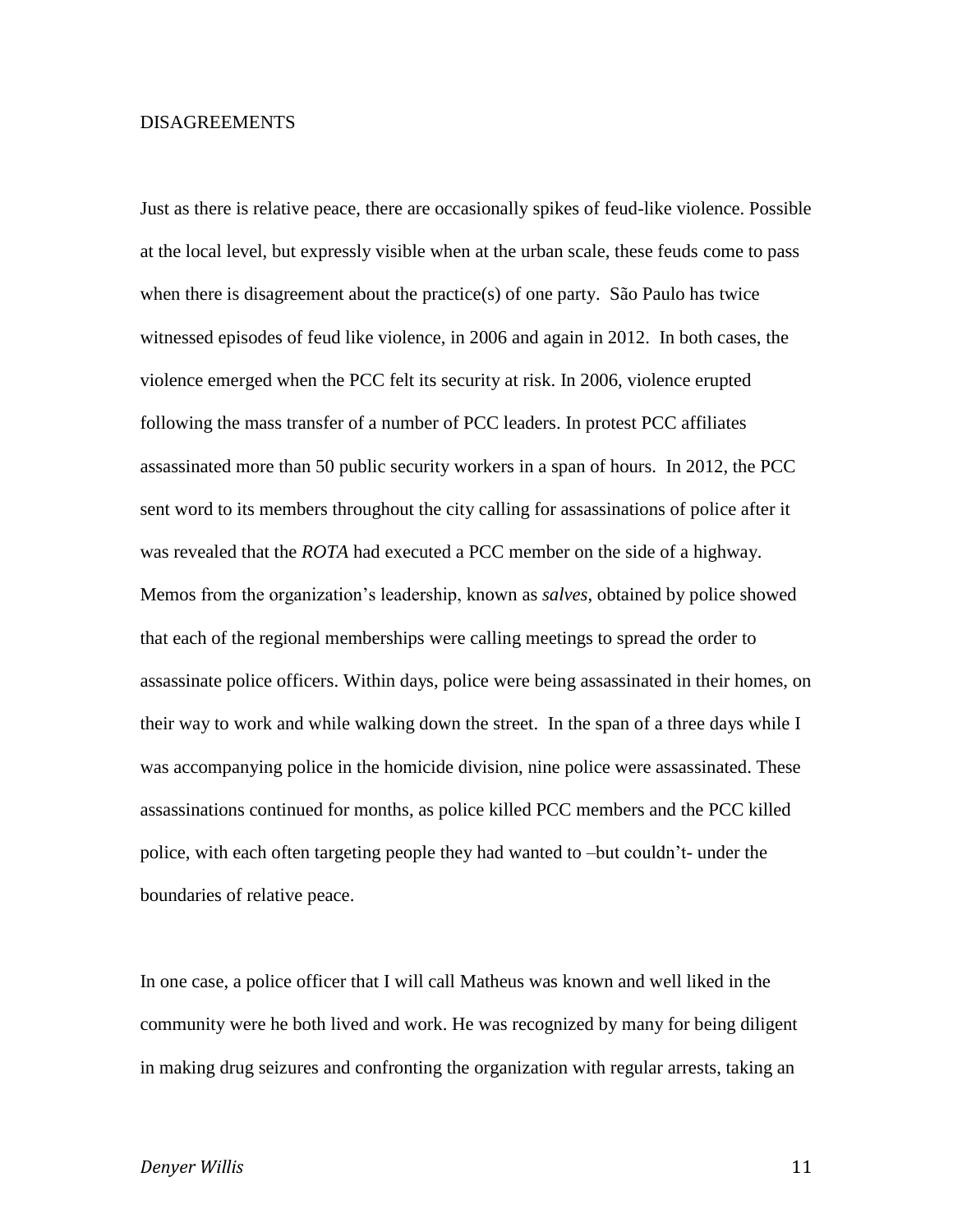obvious toll on their day to day activities. But it was clear that there were underlying antagonisms. He had survived threats during the violence of May 2006, and had been involved in arresting high profile local leaders in recent years. And yet the PCC did nothing until the right moment. One morning, as Matheus drank coffee at a food stand, two men approached him. They stepped past other bystanders and the man serving the coffee and shot Matheus over and over and over again, before grabbing his gun and running off.

Matheus had been receiving threats for weeks. His colleagues told of cars waiting ominously outside of their houses off and on since the beginning of the violence. Sometimes they would have to be late for work because they didn't want to leave the house until the car was gone. Some police had chosen to go on leave, fearing that they or their families would be assassinated imminently. They wanted to wait out the storm. Locals told of a system of power in Matheus' neighbourhood in which no one could rob, let alone kill, without the authorization of a specific PCC leader. The conclusion was clear: Matheus' killing was a much longed for conclusion that only came to pass when the moment was right.

#### EXPLICIT AGREEMENT

During episodes of disagreement, all of the rules are tossed out. In 2006, a report suggested that off duty police went on an extermination spree in retaliation for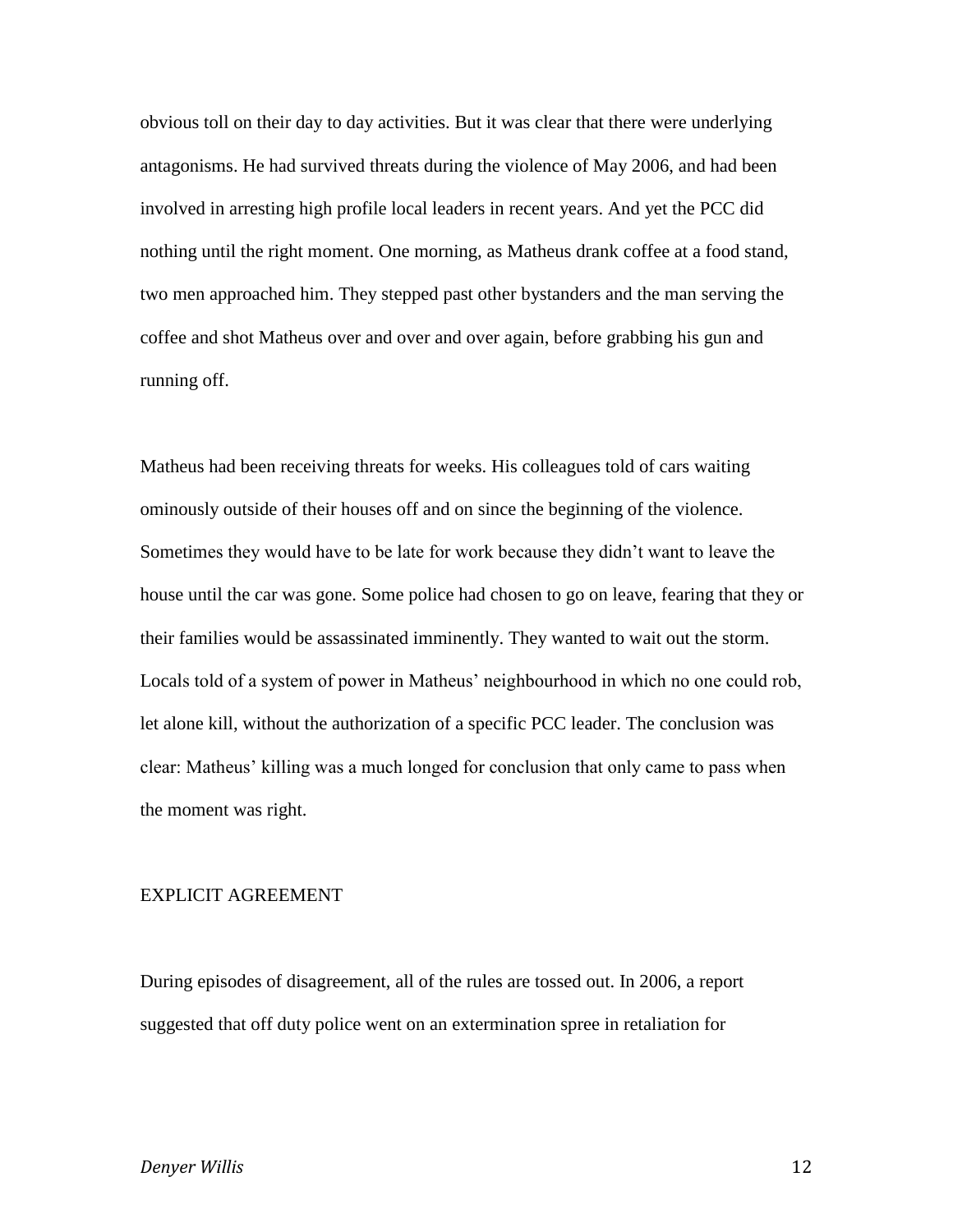assassinations of police<sup>9</sup>. The violence, in this case, only ceased after an explicit  $-$ though never truly public- agreement was made between the PCC's imprisoned leader and the Governor and his Secretary of Public Security. Almost overnight the violence ceased, even as there was no public acknowledgement of an agreement, much less any acknowledgement of the PCC's existence.

The consequences of this approach run deep, however. Though the reason for the 2012 violence remains under debate, the result of the 2006 agreement continues to bother many police. Though the acute violence subsided as a result, the agreement essentially pushed the PCC underground and allowed it to quietly expand its influence below the radar of public discussion and out of view in subsequent elections. Even to the contrary, the relative safety of the city played well into the hand of certain politicians. From the perspective of street level police, this has been extremely problematic, indicative of a seemingly limitless new pattern of violence in São Paulo, defined by deeply imperfect but long periods of relative peace punctuated by severe episodes of shocking violence.

What São Paulo's Public Security system does to counter this pattern is both a point for debate and a pressing empirical problem. The influence of the PCC is unavoidable. Recent history suggests a militarized response could fracture the organization and destabilize its monopoly, resulting in large-scale violence as new factions emerge –as occurred in Mexico in 2007. Negotiations with the PCC, implicit and explicit –though

 $\overline{\phantom{a}}$ 

<sup>9</sup> Cano, I and Alvadia, A. (2008). *Análise dos Impactos dos ataques do PCC em São Paulo em Maio de 2006*. Laboratório de Análise da Violência (LAV-UERJ). Retrieved from: [http://www.observatoriodeseguranca.org/files/AtaquesPCC\\_IgCano.pdf](http://www.observatoriodeseguranca.org/files/AtaquesPCC_IgCano.pdf)